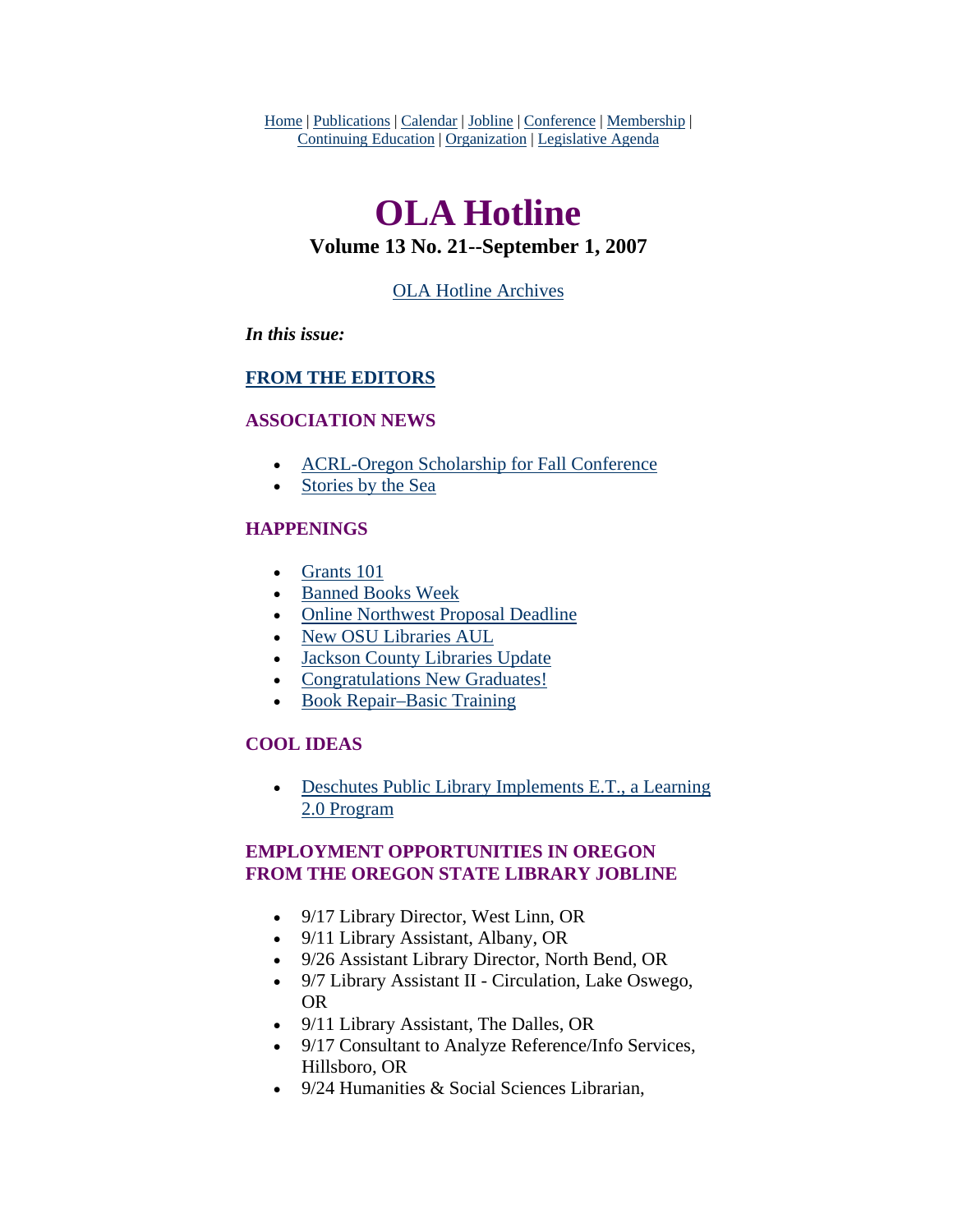Portland, OR

- <span id="page-1-0"></span>• 9/7 Digital Production Librarian, Corvallis, OR
- 11/27 Head of Public Access Services, Portland, OR
- 9/14 Network Analyst II, Hillsboro, OR
- 9/7 Library Assistant, Hillsboro, OR
- 9/7 Student Assistant at OSU, Corvallis, OR
- 9/3 Interlibrary Loan/Document Del Tech Assistant, Portland, OR
- 11/27 Customer Services Manager, Portland, OR
- 9/10 Library Automated Systems Manager, Oregon City, OR
- 11/15 Grant Project Coordinator, Independence, OR
- 8/31 Library Technician 2, Springfield, OR
- 11/10 Librarian, Portland, OR
- 9/29 Assistant Library Director, Keizer, OR
- 10/20 On-call Substitute Librarian, Monmouth, OR
- 10/20 Fixed-term Reference & Instruction Librarians. Monmouth, OR
- 9/22 Dean of Library and Media Services, Monmouth, OR
- 12/31 Library Director, Veneta, OR

# **CALENDAR**

# **From the Editors**

It's back to school time again! And not just for students, but for those of us in libraries too. Read about a fun library training program that Deschutes Public Library has implemented in the Cool Ideas section. Also, be sure to check out several of the conference and training options covered in this edition of the Hotline. Just a reminder, the Hotline is now available as a blog. Visit it at [http://olahotline.wordpress.com/.](http://olahotline.wordpress.com/)

[back to top](#page-0-0)

# **Association News**

# **ACRL-Oregon Scholarship for Fall Conference**

ACRL-OR will award two scholarships to the ACRL Washington and Oregon Joint Fall Conference (Oct. 25-26, 2007) at the Pack Forest Conference Center in Eatonville,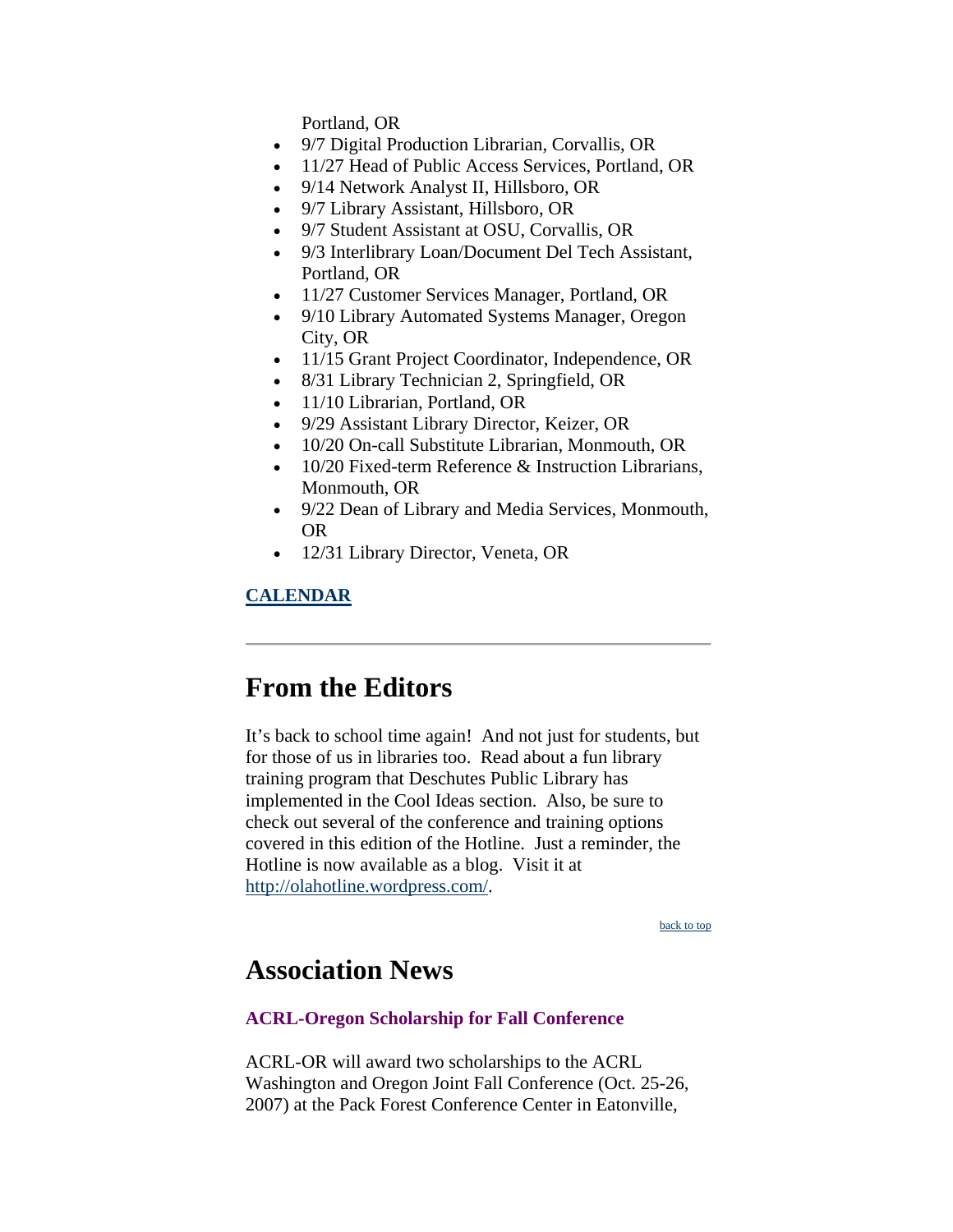<span id="page-2-0"></span>Washington. The scholarship will cover the registration fee for the conference, which includes room and board, and a \$30 remittance to assist in covering travel expenses.

Applicants must be:

- A member of OLA or willing to join before the conference
- A librarian working in a library in Oregon or a student in an ALA-accredited library program who lives in Oregon
- A first-time attendee of Pack Forest

Download and complete the scholarship application (MS Word format) at <http://www.olaweb.org/acrl/scholarshipapp.doc>

Applicants need to:

- Write an essay, not to exceed 500 words, that describes your interest in academic libraries and in the theme of the conference. The theme of the conference is: "The Visible Librarian: Establish Your Presence on Campus."
- Provide a resume with your application.
- Submit via email attachments all application materials. MS-Word files preferred.

Applications are due September 14, 2007. Scholarship recipients will be announced by October 5, 2007.

ACRL Scholarship Web page: <http://www.olaweb.org/acrl/scholarship.htm>

Address applications and questions to:

Elizabeth Breakstone, [ebreak@uoregon.edu](mailto:ebreak@uoregon.edu) OR Garrett Trott, [gtrott@corban.edu](mailto:gtrott@corban.edu)

[back to top](#page-0-0)

# **Stories by the Sea**

The annual Stories by the Sea Storytelling Festival will be held at the Performing Arts Center in beautiful Newport September 21, 22, and 23. This year's featured storytellers are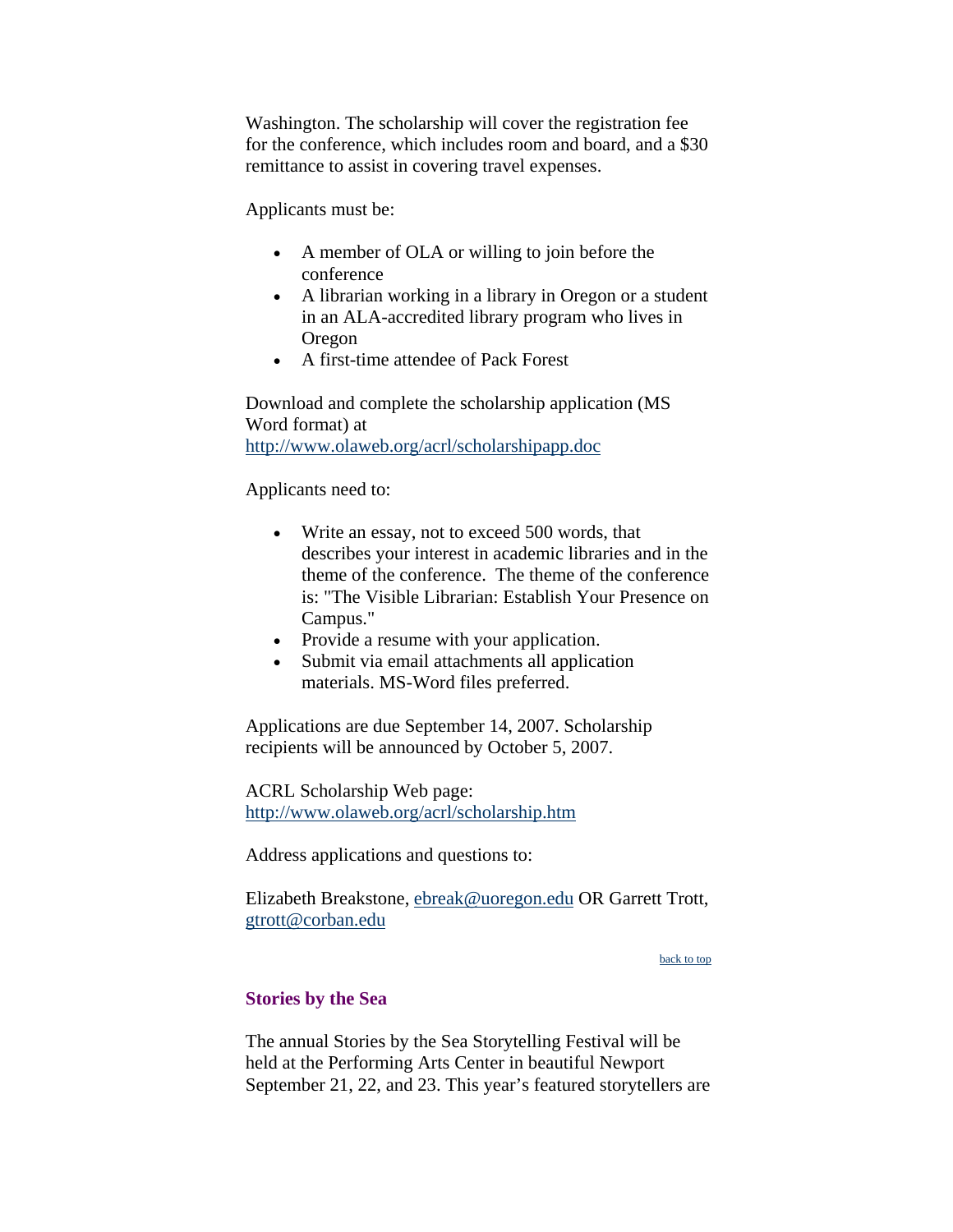<span id="page-3-0"></span>Elizabeth Ellis, Elaine Grinnell, and Debra Harris-Branham.

Elizabeth Ellis is a riveting storyteller who specializes in Appalachian tales, Texas tales, and stories of heroic American women. She has been a storyteller-in-residence at the International Storytelling Center and is a recipient of the Circle of Excellence Award from the National Storytelling Association.

Elaine Grinnell is an elder of the K'lallam tribe who lives on the land of her ancestors in Sequim, WA. She teaches classes in Native American basketry, cooking and drum making. Her storytelling includes legends, creation stories, and fish stories.

Debra Harris-Branham is a school librarian in Renton, WA, who also teaches storytelling at the University of Washington. She tells African-American folk tales and folk tales from around the world

Stories by the Sea will begin on Friday evening with a ghost story swap. Saturday's events include storytelling workshops by the featured storytellers, an afternoon storytelling matinee for children and an evening storytelling concert for adults. The festival concludes Sunday with an inspirational story swap and a picnic lunch with Northwest storytellers.

For more information, check the festival Web site, www.olaweb.org/csd/stories.html, or call Rebecca Cohen at (541) 265-3109. Stories by the Sea is sponsored by the Oregon Library Association, the Oregon Coast Council for the Arts, the Newport Public Library, the Whaler Motel, and the Jeannette Hofer Literacy Fund.

[back to top](#page-0-0)

# **Happenings**

#### **Grants 101**

The Grant Institute's Grants 101: Professional Grant Proposal Writing Workshop will be held at Portland State University, September 26 - 28, 2007. Interested development professionals, researchers, faculty, and graduate students should register as soon as possible, as demand means that seats will fill up quickly. All participants will receive certification in professional grant writing from the Institute.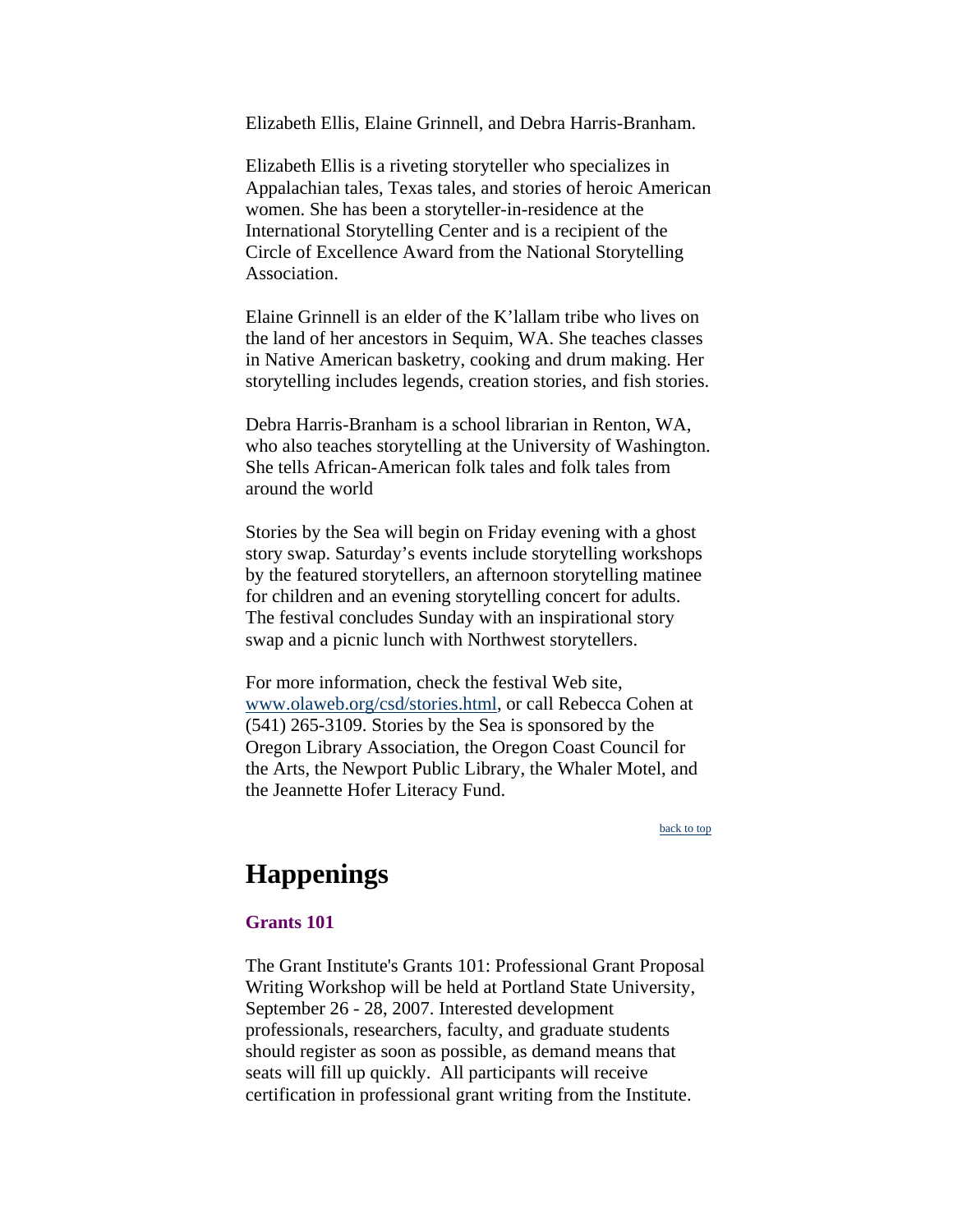<span id="page-4-0"></span>For more information call (888) 824 - 4424 or visit The Grant Institute at [www.thegrantinstitute.com.](http://www.thegrantinstitute.com/)

Registration - \$597.00, tuition includes all materials and certificates.

Each student will receive:

- The Grant Institute Certificate in Professional Grant Writing
- The Grant Institute's Guide to Successful Grant Writing
- The Grant Institute Grant Writer's Workbook with sample proposals, forms, and outlines

Registration Methods:

- 1. On-Line Complete the online registration form at [www.thegrantinstitute.com](http://www.thegrantinstitute.com/) under Register Now. We'll send your confirmation by e-mail.
- 2. By Phone Call (888) 824 4424 to register by phone. Our friendly Program Coordinators will be happy to assist you and answer your questions.
- 3. By E-mail Send an e-mail with your name, organization, and basic contact information to [info@thegrantinstitute.com](mailto:info@thegrantinstitute.com) and we will reserve your slot and send your Confirmation Packet.

[back to top](#page-0-0)

### **Banned Books Week**

Thank you to the libraries who have responded to say that you will be participating in the 2007 Oregon Celebration of the Freedom to Read. If I responded to your posting, you are on the list of participants who will receive "I read banned books" buttons and other useful information. If you have not yet responded, it is not too late. We will need a complete list of participating libraries no later than September 14th so that we can get the buttons to you before Banned Books Week begins. Last year we had enough buttons to provide each participating library with at least 50 buttons (or less if that is what the library requested). This year our donor has provided more buttons so participant should be prepared to let us know how many buttons you will need. I am going on vacation until September 2nd. When I return I will send out another message seeking confirmation of the list of participants.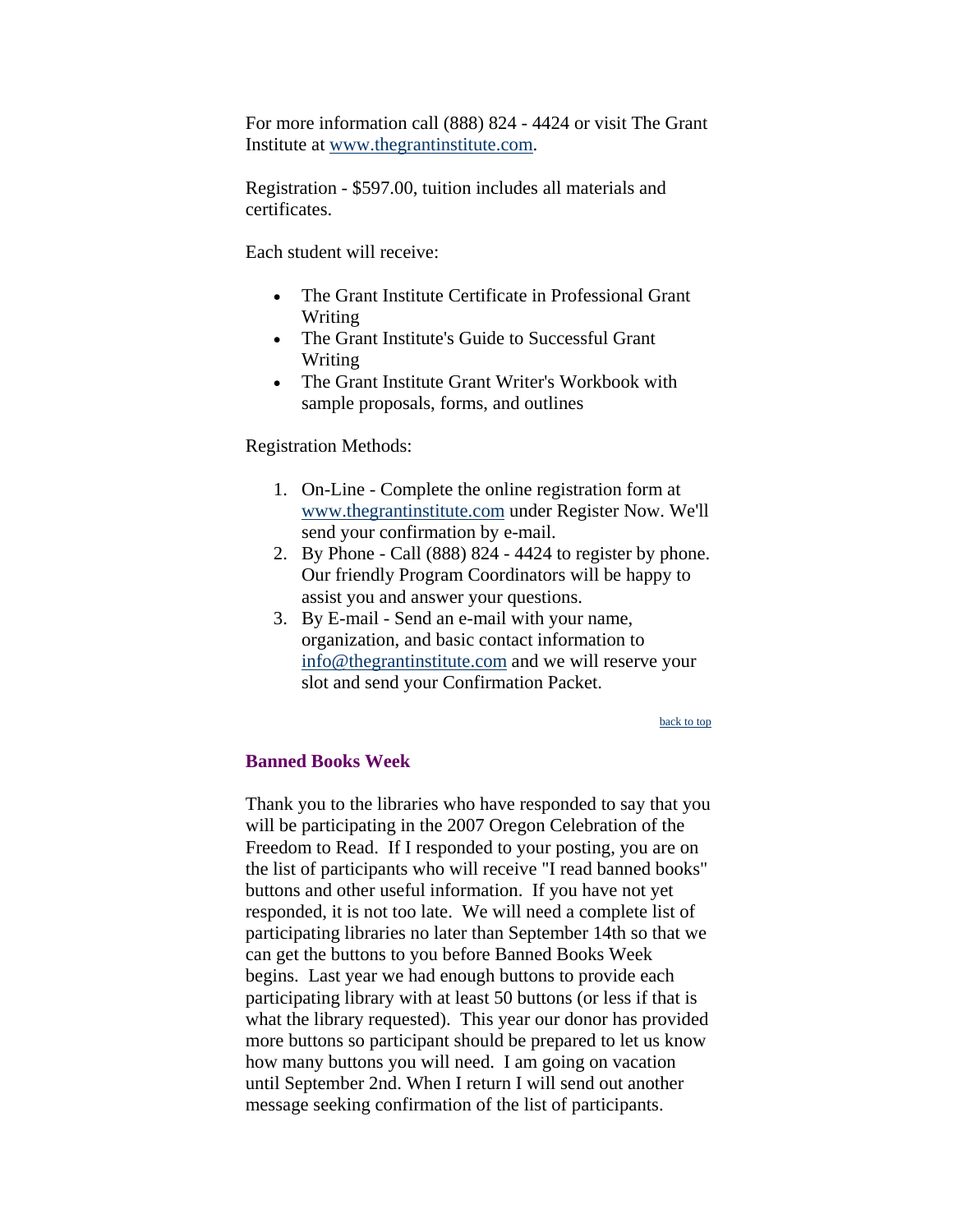<span id="page-5-0"></span>Don't miss out on the opportunity to participate in this statewide celebration. I look forward to hearing from you all.

*Candy Morgan, [cd\\_df\\_morgan@msn.com](mailto:cd_df_morgan@msn.com)*

[back to top](#page-0-0)

#### **Online Northwest Proposal Deadline**

PROPOSAL SUBMISSION DEADLINE: Wednesday, October 10, 2007

WHAT IS ONLINE NORTHWEST? Online Northwest is a one-day conference focusing on topics at the intersection of libraries, technology and culture. The conference is sponsored by the Oregon University System Library Council.

WHEN IS THE CONFERENCE? Friday, February 22, 2008

WHAT TOPICS ARE APPROPRIATE? The coordinating committee seeks presentations that discuss how technology is being applied within library settings and how technology is affecting library patrons and services. We strongly encourage academic, public, school, and special librarians to submit proposals. All topics relating to technology and libraries are welcome,

including:

\*Assessing the impact of technology on patrons or services \*User interface design and evaluation \*Implementation of Web 2.0 technologies in libraries \*Collection development and assessment \*Resource sharing (e.g. ILL, document delivery) \*Information literacy and instruction \*Metadata design, application, or evaluation \*Management of electronic resources or digital repositories \*Computer programming and development of computer applications to support delivery of library services

HOW DO I SUBMIT A PROPOSAL? Please submit a 150- 250 word abstract describing the presentation content and intended audience via the online submission form available at:

<http://www.surveymonkey.com/s.asp?u=328653886834>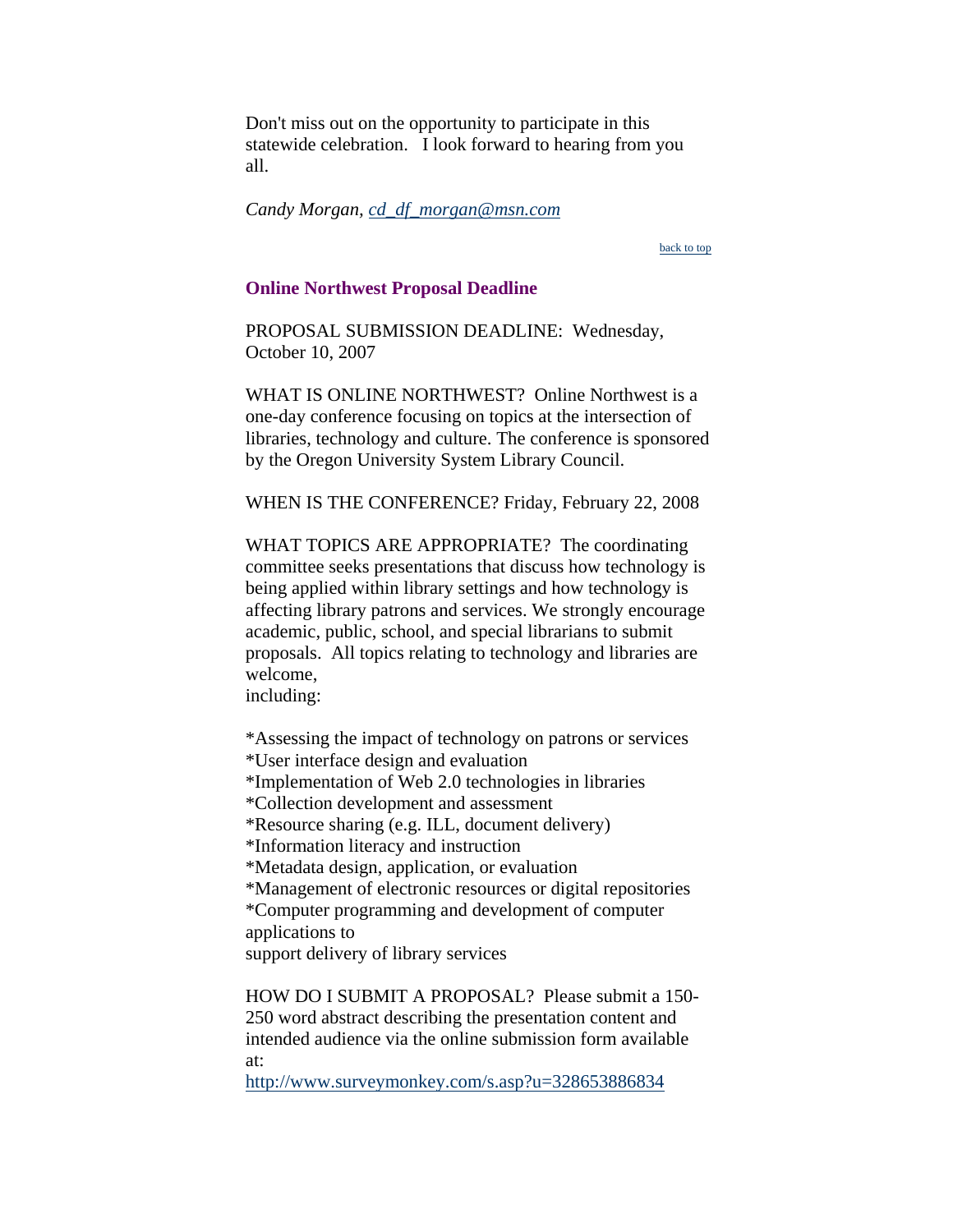<span id="page-6-0"></span>For examples of past presentations or more information, see: <http://www.ous.edu/onlinenw/>

WHERE IS THE CONFERENCE? CH2M Hill Alumni Center, Corvallis, Oregon (on the Oregon State University campus)

*Todd Hannon, [hannont@ohsu.edu](mailto:hannont%40ohsu.edu)*

[back to top](#page-0-0)

#### **New OSU Libraries AUL**

Faye Chadwell has been appointed to the position of Associate University Librarian for Collections and Content Management at the Oregon State University Libraries as of August 20.

Chadwell served previously at the University of Oregon's Libraries for the last 12 years. At the University of Oregon she managed the Collection Development and Acquisitions Department as a full Professor. Prior to her work in Oregon, Chadwell worked for 6 years at the University of South Carolina. She comes to her new post with over 18 years of experience in higher education librarianship serving in successive positions of increasing responsibility over her career. Chadwell brings with her strong management and collections experience, agility and adaptability to change and a passion for libraries with key interests in the role of women, particularly minority women, in society.

Chadwell has written and presented on the topics of licensing, collection assessment, diversity in libraries, and intellectual freedom; she has also contributed articles to several reference sources about African American women and women scientists and compiled multiple bibliographies on the topic of women in science and feminism and science. In spring 2007, she was named editor of *Collection Management*. Chadwell has served as president of the Oregon Library Association (OLA), chaired OLA's Intellectual Freedom Committee, and co-chaired the American Library Association's Gay, Lesbian, Bisexual, and Transgender Round Table. In 2003, she was the recipient of the 2003 Richard and Mary Corrigan Solari Library Faculty Fellowship Award, given to University of Oregon library faculty for noteworthy contributions to the UO, the region, and the international community of scholars.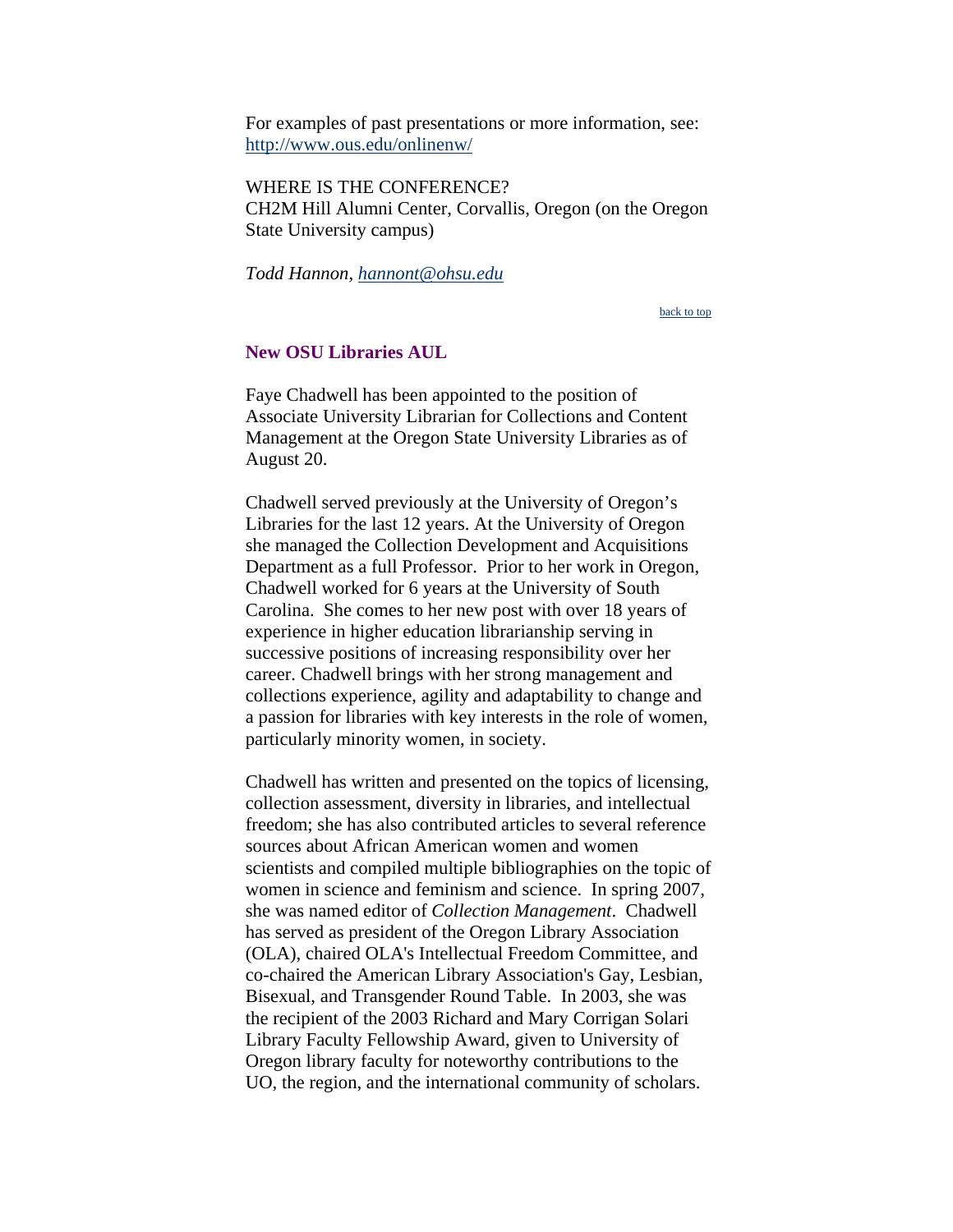<span id="page-7-0"></span>At OSU Libraries, Chadwell will be responsible for providing leadership to the Archives, Collection Development, and Technical Services Departments as well as the Marilyn Potts Guin Branch Library, at the Hatfield Marine Science Center in Newport. Continuing to advance the discovery and promote the use of OSU's rich library collections, whether traditional or digital, will be a fundamental aim of her collaboration with library colleagues.

Chadwell holds a BA and MA in English from Appalachian State University in Boone, NC. She received her MLS at the University of Illinois at Urbana-Champaign, IL.

[back to top](#page-0-0)

#### **Jackson County Libraries Update**

Jackson County Libraries will likely re-open in November. They were closed April 6 due to a lack of funding, caused by the loss to Jackson County of 23 million dollars of federal revenue for the Secure Rural Schools and Community Self-Determination Act (formerly known as O & C funds). In May, a local option property tax levy of .66 per thousand dollars of assessed valuation to re-open the libraries failed. Then Congress authorized a one-year extension of the Secure Rural Schools...Act. Although the County Budget Committee had stated in December 2006 that if a one-year reauthorization was passed, the funds would not be used to reopen libraries, the Budget Committee reversed its position under a proposal to fund the libraries for the remainder of the current fiscal year and two more years by contracting with LSSI. The proposal was developed after an RFP was issued and responded to by LSSI and by SEIU, the union which covers most employees of Jackson County.

The proposed contract would operate the libraries at approximately half the previous open hours, using the oneyear re-authorization funds for the 2 years of operation. The contract with LSSI is currently being negotiated. Under the proposal the Central Medford library, and the Ashland, Central Point, Eagle Point, and Rogue River branches would each be open 24 hours per week. Six more branches would be open 16 hours per week and four would be open 8 hours per week. A number of services provided prior to the closure would not be provided or would be provided at some level by volunteers, such as Outreach to the Homebound. Local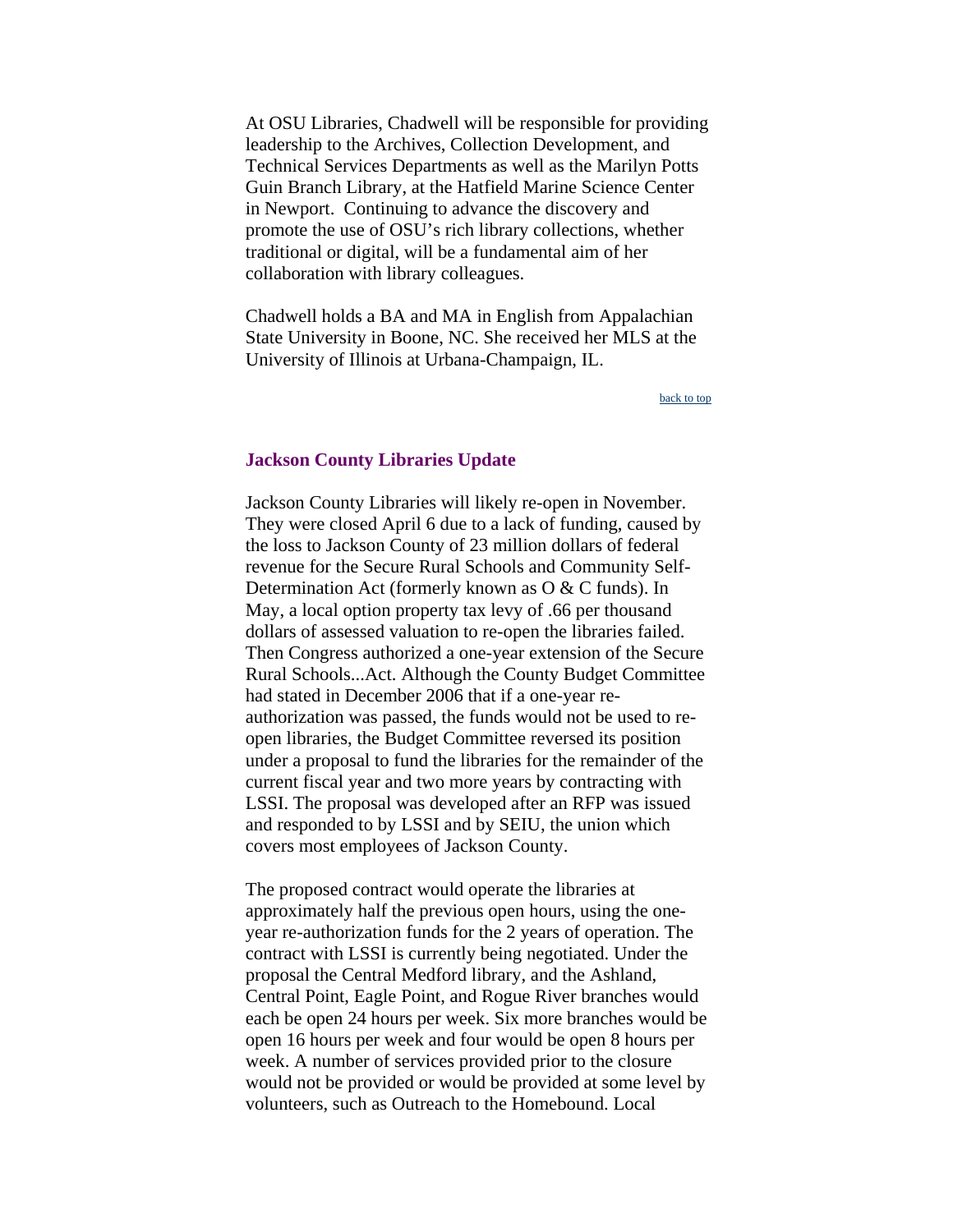<span id="page-8-0"></span>jurisdictions and organizations have been invited to augment the hours of their local branches under this proposal. The City of Ashland has a measure on the September 18 ballot, originally placed there to fund re-opening the Ashland Library when it appeared that the county had no funds to reopen the libraries. The Ashland City Council this week affirmed its continued support of passage of the library levy, vowing to collect only a portion of the levy (which was for up to .58 per thousand) to augment the base level of hours and services in the County's proposal. The Committee to Open Ashland Library (COAL), co-chaired by Amy Blossom, former Ashland Librarian, and Pam Vavra, is working hard to pass the levy, which requires a double majority. Other librarians deeply involved in COAL include John Sexton, Amy Kinard, Ann Magill, Bill Street, and Anne Billeter. The City of Talent had planned to place an advisory measure on the November ballot, proposing a \$4.00 per household utility fee to re-open the Talent branch library. Talent is now considering reducing the amount of the proposed utility fee in order to augment the 16 hours per week in the County's proposal. The Talent branch library was the twelfth of the 15 Jackson County branch libraries to be built with bond measure funds passed in 2000. It was opened February 26 and closed 6 weeks later along with the other 14 Jackson County library branches. It is an integral part of the Talent Civic Center complex, which includes a new City Hall opened last Sunday, a Commons, the Talent Historical Society in the old library building, and a Community Center. The precincts which passed the May library levy were Ashland (by a 72% margin), Talent, and the Rogue Valley Manor.

*Anne Billeter, former Jackson County Library manager of the South Region (Ashland, Phoenix, and Talent) and manager of Children's and Young Adult Services*

#### [back to top](#page-0-0)

#### **Congratulations New Graduates!**

We would especially like to honor our Jefferson County Library Director, Sally Beesley, for achieving her MLS degree! The staff at the Jefferson County Library in Madras, Oregon, are very proud of Sally. Congratulations to all the other graduates as well!

*Jackie May, 541-475-3351*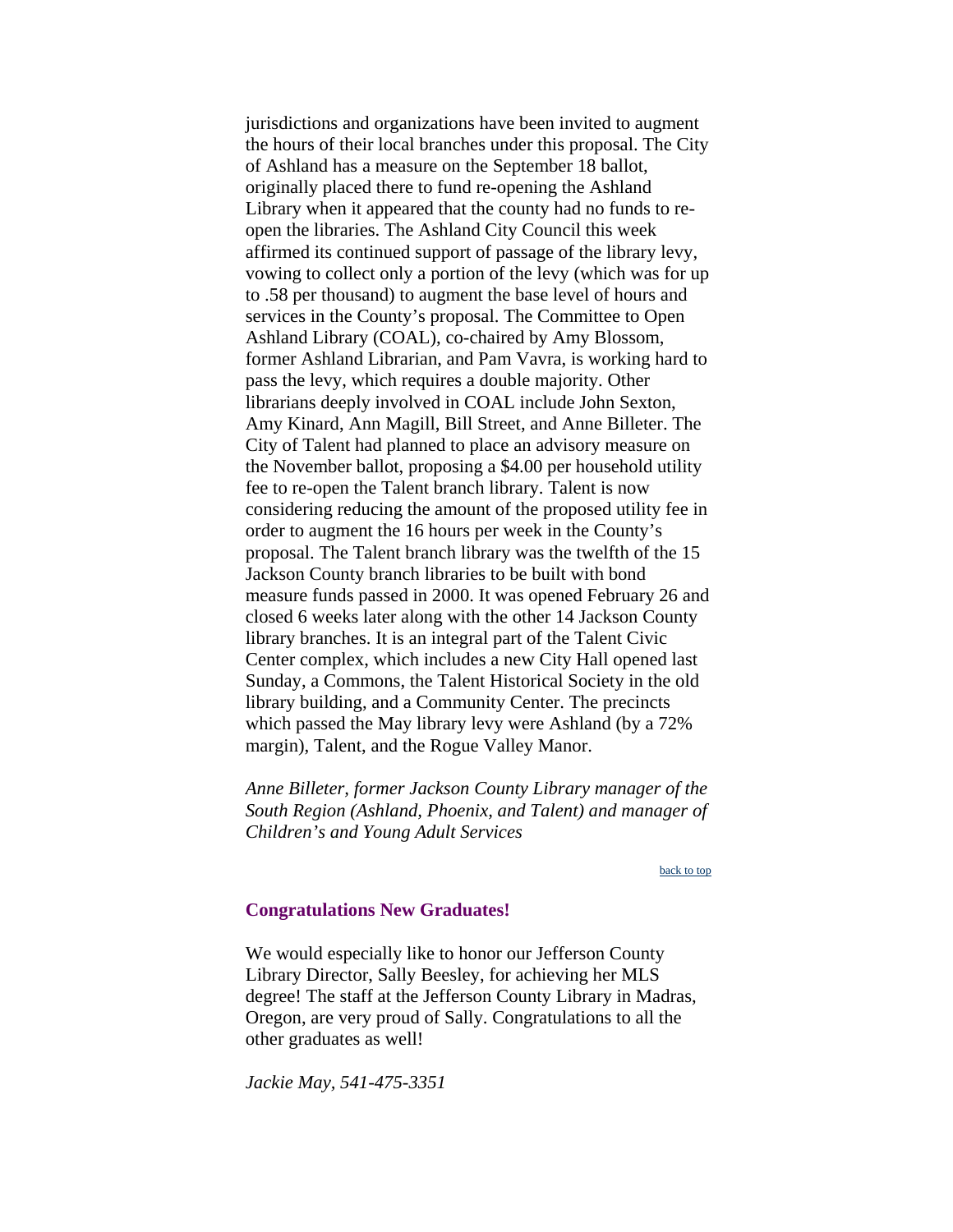#### [back to top](#page-0-0)

### <span id="page-9-0"></span>**Book Repair–Basic Training**

This two-day course is designed to provide information and hands-on experience in basic book and paper repair for general (non-rare) library collections. Participants learn about treatment decisions, repair options and supplies. They will practice a variety of repair techniques in the supervised, hands-on portions of the workshop. Topics and techniques covered include:

- Surface cleaning and paper repair.
- Attaching loose pages.
- Book structure.
- Paperback reinforcement.
- Endsheet replacement.
- Enclosures.
- Workflow.
- Selecting supplies and equipment.

Site & Date: Siuslaw Public Library - Florence (Oregon) October 18-19, 2007, 9 a.m.-4 p.m. each day (Lunch on your own.)

Fee: \$300 for BCR members; \$400 for nonmembers

Voucher: BCR training vouchers may not be used for this workshop!

BCR Registration Form: <http://www.bcr.org/training/workshops/register.html>

Online Description: <http://www.bcr.org/training/workshops/bookrepair-1.html>

*Bobbi Navarro, (800)397-1552x126*

[back to top](#page-0-0)

# **Cool Ideas**

# **Deschutes Public Library Implements E.T., a Learning 2.0 Program**

The Deschutes Public Library has an exciting Learning 2.0 program for staff called "Embracing Technology," or—E.T.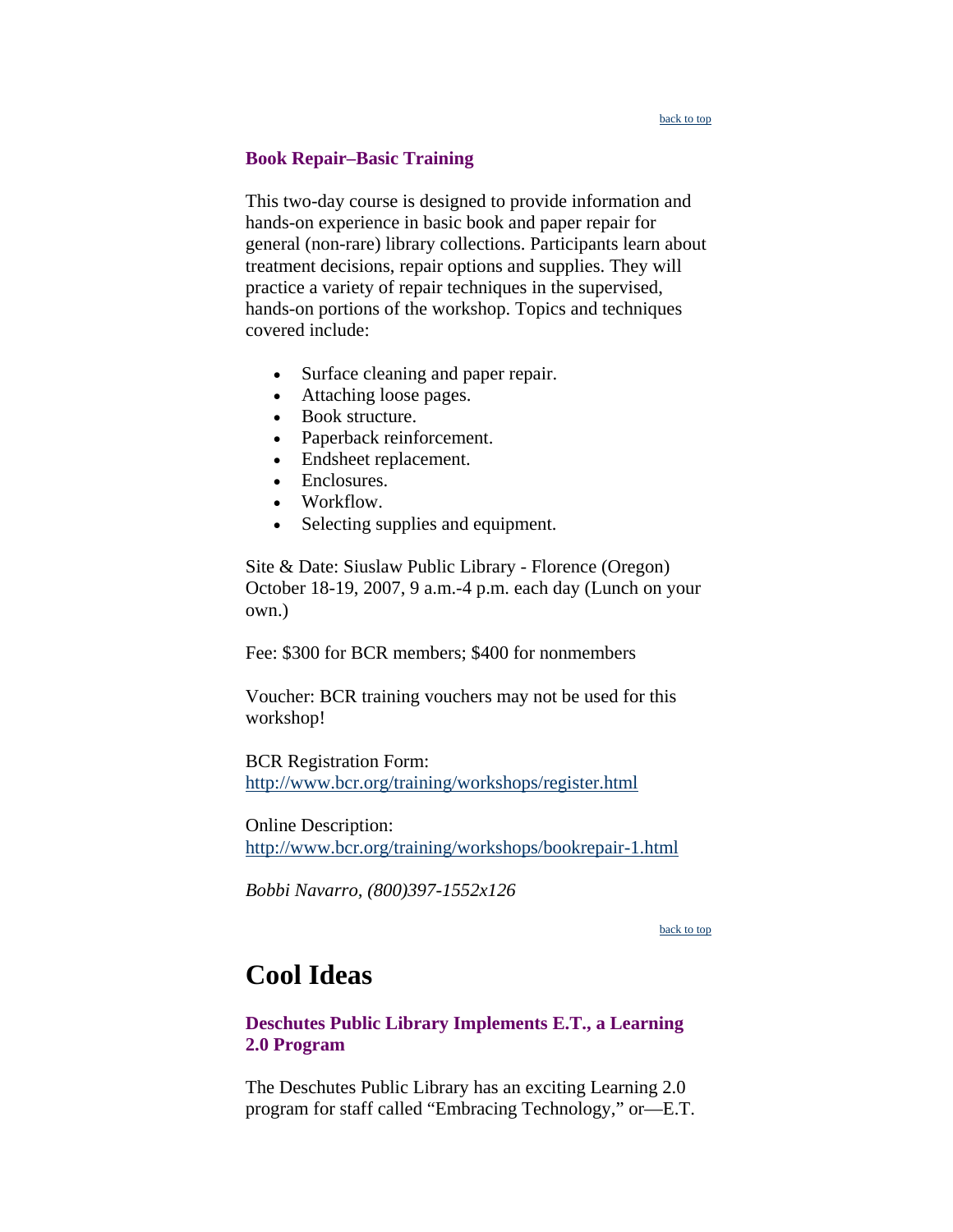Our training is modeled after the Public Library of Charlotte-Mecklenberg County's program called "23 Things": [http://plcmcl2-things.blogspot.com/.](http://plcmcl2-things.blogspot.com/)

We shaped the program to fit our own library system's needs. For instance, as part of our launching strategy, we created a contest about E.T., the movie, and blended it with Embracing Technology. Those who responded got a prize (we wanted there to be incentive opportunities both at the beginning and end of the training). We also trimmed the experience from 23 to 14 "things," and we have a second program of only 8 items specifically designed for our Circulation Staff who have less time in their schedules to spend with a computer. The purpose of the training is to provide staff with opportunities to explore and to have hands-on experiences with new technology and tools, such as blogging, YouTube, Flickr, and more.

The self-paced training runs over 9 weeks (5 weeks for Circulation), with most staff setting up blogs to chart their progress and record their thoughts and ideas. Those who complete the program in the designated time receive a reward—a movie gift certificate.

#### **What do you (or other staff) like about it?**

This training is a great way to encourage curiosity and exploration. It also helps us to be on the same page as our patrons who are using these tools in their own lives. It also dovetails into the DPLS learning environment culture—where we are exploring and encouraging staff to be curious and constantly managing their own learning.

Staff love the prizes, and while they are not as splashy as those from the Public Library of Charlotte-Mecklenberg County (they were giving away MP3 players), they provide incentive and enjoyment for accomplishments made along the way. We hear lots of comments like "wow—that's cool!" while others admit "I'm glad I know about it, but I don't know if I'll ever use it."

If you'd like more about this exciting program, please contact any one of the project team members: Wylie Ackerman, E-Services Manager [\(wyliea@dpls.us\)](mailto:wyliea@dpls.us); Liisa Sjoblom, Adult Services Librarian [\(liisas@dpls.us](mailto:liisas@dpls.us)), Marian Thomas, HR Manager [\(mariant@dpls.us\)](mailto:mariant@dpls.us), April Witteveen, Teen Services